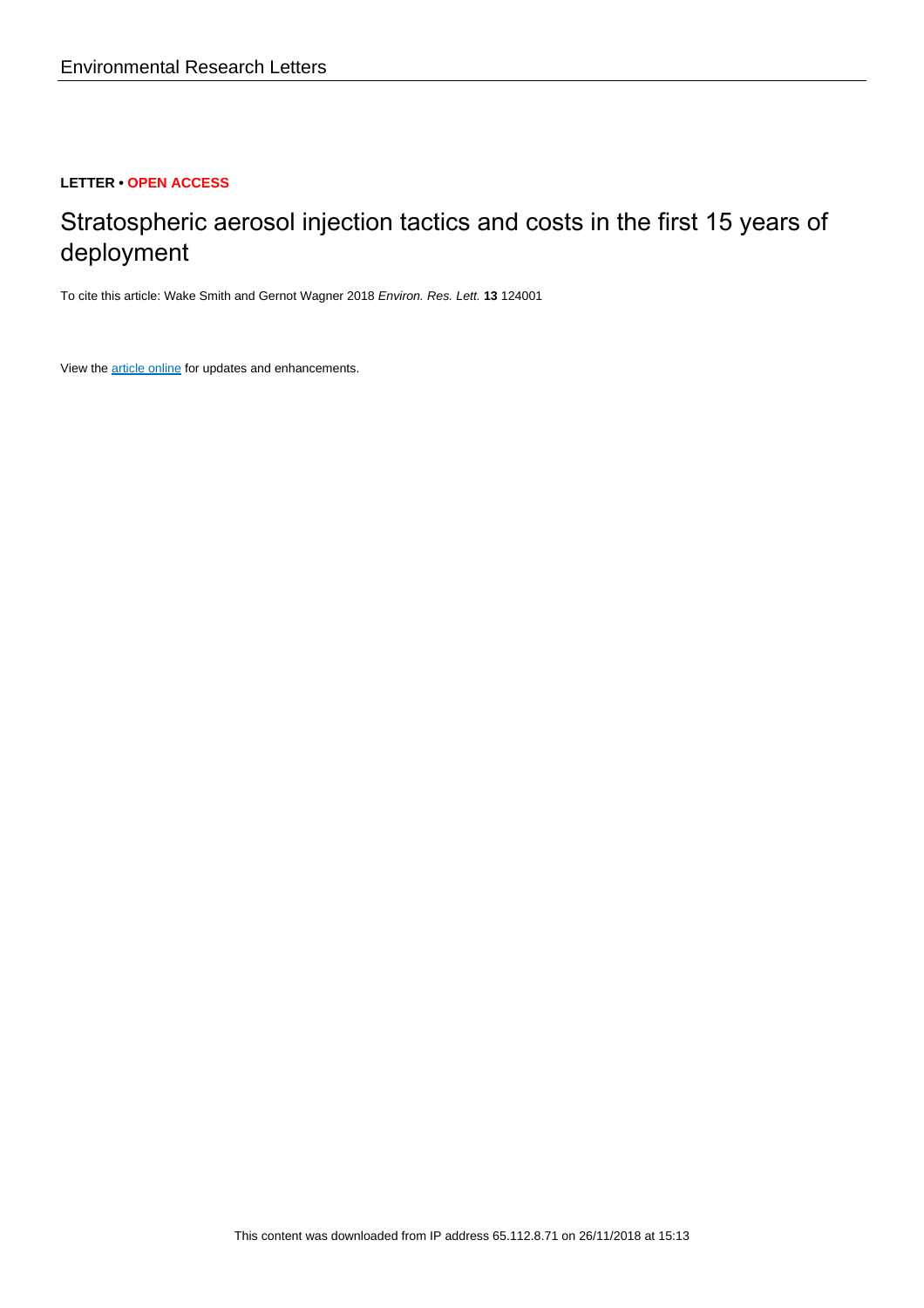# **Environmental Research Letters**

## LETTER

#### OPEN ACCESS

CrossMark

RECEIVED 23 July 2018

REVISED 14 October 2018

ACCEPTED FOR PUBLICATION 19 October 2018

PUBLISHED 23 November 2018

Original content from this work may be used under the terms of the [Creative](http://creativecommons.org/licenses/by/3.0) [Commons Attribution 3.0](http://creativecommons.org/licenses/by/3.0) [licence.](http://creativecommons.org/licenses/by/3.0)

Any further distribution of this work must maintain attribution to the author(s) and the title of the work, journal citation and DOI.



# Stratospheric aerosol injection tactics and costs in the first 15 years of deployment

Wake Smith<sup>1</sup> and Gernot Wagner<sup>2</sup>

<sup>1</sup> Associate Fellow, Trumbull College, Yale University, and Lecturer in Yale College, New Haven CT, United States of America

<sup>2</sup> Harvard University Center for the Environment, 26 Oxford Street, MA 02138, United States of America

E-mail: [gwagner@fas.harvard.edu](mailto:gwagner@fas.harvard.edu)

Keywords: solar geoengineering, albedo modification, solar radiation management, high-altitude aircraft

## Abstract

We review the capabilities and costs of various lofting methods intended to deliver sulfates into the lower stratosphere. We lay out a future solar geoengineering deployment scenario of halving the increase in anthropogenic radiative forcing beginning 15 years hence, by deploying material to altitudes as high as∼20 km. After surveying an exhaustive list of potential deployment techniques, we settle upon an aircraft-based delivery system. Unlike the one prior comprehensive study on the topic (McClellan et al 2012 Environ. Res. Lett. 7 034019), we conclude that no existing aircraft design—even with extensive modifications—can reasonably fulfill this mission. However, we also conclude that developing a new, purpose-built high-altitude tanker with substantial payload capabilities would neither be technologically difficult nor prohibitively expensive. We calculate early-year costs of  $\sim$ \$1500 ton<sup>-1</sup> of material deployed, resulting in average costs of  $\sim$ \$2.25 billion yr<sup>-1</sup> over the first 15 years of deployment. We further calculate the number of flights at∼4000 in year one, linearly .<br>increasing by ~4000 yr<sup>−1</sup>. We conclude by arguing that, while cheap, such an aircraft-based program would unlikely be a secret, given the need for thousands of flights annually by airliner-sized aircraft operating from an international array of bases.

## 1. Introduction

Solar geoengineering is commonly seen to be subject to what some call its 'incredible economics' (Barrett [2008](#page-10-0)) and, more specifically, its 'free driver' effect: its direct costs are so cheap compared to its potential climate impacts so as to reverse many of the properties of the so-called 'free rider' problem governing carbon mitigation decisions and climate policy more broadly (Wagner and Weitzman [2012,](#page-11-0) [2015](#page-11-0), Weitzman [2015](#page-11-0)). The governance problem becomes one of cooperation to restrain rather than increase action. Here we probe these economic assertions and review the capabilities and costs of various lofting methods intended to deploy sulfates into the lower stratosphere, the leading proposed method of solar geoengineering (Keith [2000](#page-10-0), Crutzen [2006](#page-10-0), National Research Council [2015](#page-10-0)). Stratospheric Aerosol Injection (SAI) would require lofting hundreds of thousands to millions of tons of material each year to altitudes up to ∼20 km. Here we seek answers to three questions: if SAI deployment were to commence within the foreseeable future with the tools and technologies at our disposal, how would such deployment be physically achieved, how much would it cost, and could it be done in secret?

National Academies of Sciences (NAS), Engineering and Medicine ([1992](#page-10-0)) provides an early review of SAI deployment options, deriving detailed pricing for naval rifles and two different balloon systems (appendix Q.11). McClellan *et al*  $(2012)$  $(2012)$  $(2012)$  attempt to provide the first comprehensive answer to this question, publishing results from an earlier Aurora Flight Science Corporation analysis (McClellan et al [2010](#page-10-0)). Like McClellan et al ([2010,](#page-10-0) [2012](#page-10-0)), and later reviewed by Moriyama et al ([2017](#page-10-0)), we explore an array of different SAI lofting technologies and given our more specific mission criteria, we conclude that aircraft are the only reasonable option. Unlike them, we conclude that modified existing business jets are incapable of flying above ∼16 km, a conclusion confirmed directly by the manufacturers of the jets in question. This directly contradicts both McClellan et al ([2010,](#page-10-0) [2012](#page-10-0))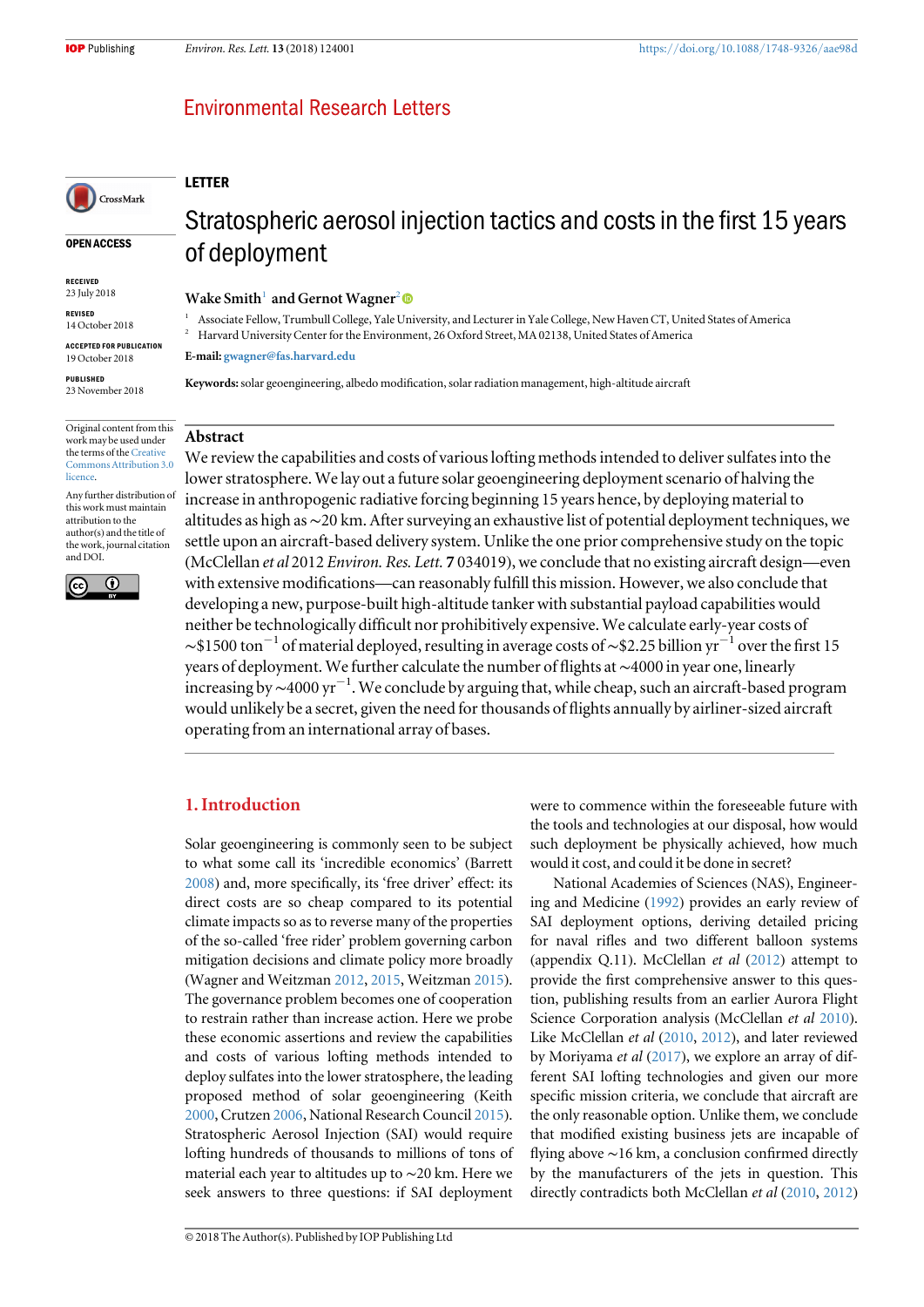<span id="page-2-0"></span>and IPCC ([2018](#page-10-0)). The latter demonstrates the large influence McClellan et al's analysis has had on the broader conversation. IPCC ([2018](#page-10-0)) states that 'there is high agreement that aircrafts after some modifications could inject millions of tons of  $SO<sub>2</sub>$  in the lower stratosphere (∼20 km)' (chapter 4). IPCC cites three studies in support of that statement, including McClellan et al ([2012](#page-10-0)). However, both of the other two studies, in turn, base their conclusions, in large part, on McClellan et al's earlier analysis. Irvine et al ([2016](#page-10-0)) also cites the other (Davidson et al [2012](#page-10-0)), which, in turn, cites McClellan et al ([2010](#page-10-0)). Robock et al ([2009](#page-11-0)) provides one further independent analysis, reviewing capabilities of military fighters and tankers. We agree with Robock et al ([2009](#page-11-0)) that military fighters are capable of reaching ∼20 km, but they are incapable of sustained flight at that altitude (see table [2](#page-4-0) below).

We further conclude that no other existing aircraft have the combination of altitude and payload capabilities required for the mission, leading us instead to the design of a new plane.

We propose such a plane and call it SAI Lofter (SAIL), describing its basic specifications and providing detailed cost estimates for its design, manufacture, and operation under a hypothesized solar geoengineering scenario of halving the increase in radiative forcing from a date 15 years hence. We do not seek to foretell future technological breakthroughs, nor do we guess at costs in 50 or 100 years when next-generation deployment technologies would likely become available. Further, we do not consider solar geoengineering methodologies other than SAI or materials other than sulfate aerosols (Keith [2000](#page-10-0), Keith et al [2016](#page-10-0)). We instead hope to illuminate discussions of direct SAI deployment costs based on existing technologies, thereby facilitating further benefit-cost comparisons and grounding 'free driver' discussions in concrete numbers supported by science-based SAI deployment scenarios and sound aerospace engineering.

## 2. Stratospheric aerosol deployment scenario

Following a research hypothesis proposed by Keith and Irvine ([2016](#page-10-0)), we consider a limited SAI deployment scenario (Sugiyama et al [2018](#page-11-0)) intended to cut in half the rate of temperature change from the first year of the program onward. While such a scenario is less ambitious (and less environmentally risky) than those aimed at keeping temperatures constant from a certain date forward, it is more ambitious than SAI merely holding the rate of temperature change constant (MacMartin et al [2014](#page-10-0)).

We further assume anthropogenically driven radiative forcing of ~2.70 W m<sup>-2</sup> by 2030, with an assumed decadal increase of  $\sim$ 0.5 W m<sup>-2</sup> that is roughly consistent with the Representative Concentration Pathway (RCP) 6.0 scenario (Moss et al



Table 1. Hypothesized base-case SAI scenario in the first 15 years of deployment commencing in 15 years. Tons of S carried are half of tons SO<sub>2</sub> dispersed.

| Year | Unabated<br>forcing<br>$(W m^{-2})$ | Target<br>forcing<br>$(W m^{-2})$ | $SO2$ dis-<br>persed<br>$(Mt)^a$ | Temperature<br>reduced $(K)^b$ |
|------|-------------------------------------|-----------------------------------|----------------------------------|--------------------------------|
| 2033 | 2.850                               | 2.825                             | 0.2                              | $-0.02$                        |
| 2034 | 2.900                               | 2.850                             | 0.4                              | $-0.04$                        |
| 2035 | 2.950                               | 2.875                             | 0.6                              | $-0.06$                        |
| 2036 | 3.000                               | 2.900                             | 0.8                              | $-0.08$                        |
| 2037 | 3.050                               | 2.925                             | 1.0                              | $-0.10$                        |
| 2038 | 3.100                               | 2.950                             | 1.2                              | $-0.12$                        |
| 2039 | 3.150                               | 2.975                             | 1.4                              | $-0.14$                        |
| 2040 | 3.200                               | 3.000                             | 1.6                              | $-0.16$                        |
| 2041 | 3.250                               | 3.025                             | 1.8                              | $-0.18$                        |
| 2042 | 3.300                               | 3.050                             | 2.0                              | $-0.20$                        |
| 2043 | 3.350                               | 3.075                             | 2.2                              | $-0.22$                        |
| 2044 | 3.400                               | 3.100                             | 2.4                              | $-0.24$                        |
| 2045 | 3.450                               | 3.125                             | 2.6                              | $-0.26$                        |
| 2046 | 3.500                               | 3.150                             | 2.8                              | $-0.28$                        |
| 2047 | 3.550                               | 3.175                             | 3.0                              | $-0.30$                        |
|      |                                     |                                   |                                  |                                |

<sup>a</sup> Assumes –0.25 W m<sup>-2</sup> per Tg S.

<sup>b</sup> Assumes 0.8 K per W m<sup>−2</sup> average temperature sensitivity (see text).

[2010,](#page-10-0) IPCC [2013](#page-10-0)). Assuming the desire to cut this rate of increase in half implies the need for SAI to reduce radiative forcing by ~0.25 W m<sup>-2</sup> by the end of the first decade of deployment. The implied change in global average surface temperatures from SAI deployment is −0.2 K per decade, with an assumed global average temperature sensitivity of 0.8 K per W m<sup>-2</sup>.

We focus on SAI using sulfates, not because they are optimal—they may not be (Keith et al [2016](#page-10-0))—but because the long record of prior analyses on both efficacy and risks of sulfate deployment (National Research Council [2015](#page-10-0)) renders them the best understood and therefore least uncertain material with which to commence in this hypothetical scenario of partial deployment. In the base case, we assume a topof-atmosphere (TOA) sulfate forcing sensitivity of −0.25 W m−<sup>2</sup> per Tg S yr−<sup>1</sup> , a value toward the lower end of recent estimates. Pierce et al ([2010](#page-10-0)) estimates  $-0.34$  W m<sup>-2</sup> and Dai *et al* ([2018](#page-10-0)) derives a range from below  $-0.50$  to over  $-2 \text{ W m}^{-2}$  for injections between 30 °N and 30 °S. Other estimates for different injection scenarios, roughly converted to TOA values, range from  $-0.15$  W m<sup>-2</sup> (Kuebbeler *et al* [2012](#page-10-0)) to −0.33 W m−<sup>2</sup> (Niemeier and Timmreck [2015](#page-10-0)), while Pitari et al  $(2014)$  $(2014)$  $(2014)$  shows results from the Geoengineering Model Intercomparison Project (GeoMIP), here roughly converted to TOA, for one point of injection at the equator ranging from  $-0.47$  to  $-0.98$  W m<sup>-2</sup>.

Table 1 summarizes the base-case SAI deployment scenario for the first 15 years of a program commencing in 15 years. The year 2033 is entirely hypothetical. It is not the most likely start date, nor are we suggesting it is an optimal one, but any deployment much sooner seems highly unlikely based on scientific and political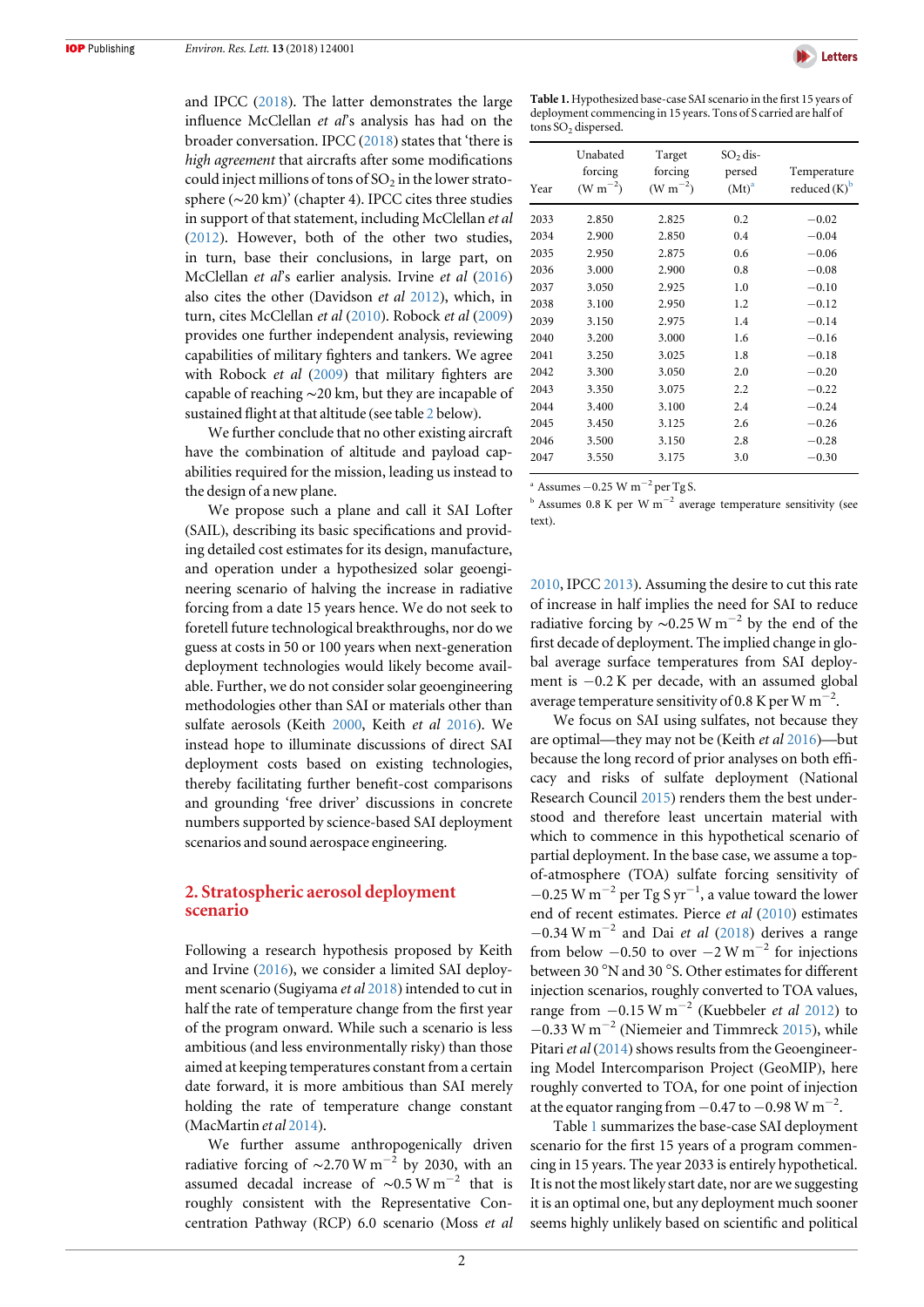<span id="page-3-0"></span>

The assumed linear ramp-up, and assumed lofting of sulfate for the purpose of dispersing  $SO<sub>2</sub>$  (Smith *et al*) [2018](#page-11-0)), implies the need to loft ∼0.1 Mt of S in year one, increasing at a rate of ~0.1 Mt yr<sup>-1</sup> linearly thereafter. Note this is significantly less material than McClellan et al ([2012](#page-10-0)) assumed mass fluxes of either 1 or 5 Mt yr−<sup>1</sup> of S, presenting a more limited and phased deployment scenario (Sugiyama et al [2018](#page-11-0)).

Another important consideration is the location for SAI. Following Tilmes et al ([2018a](#page-11-0)), we assume base-case injection sites at latitudes of 15° and 30° North and South of the equator. This is no verdict as to these four latitudes being optimal or definitive. It is a statement that, if forced to choose today, these four latitudes appear like a good starting point for discussions(Kravitz et al [2017,](#page-10-0) MacMartin et al [2017](#page-10-0), Richter et al [2017](#page-11-0), Tilmes et al [2017](#page-11-0), Dai et al [2018](#page-10-0)). Note that while SAI latitudes matter, longitudes appear not to, as injections at any one longitude mix rapidly to all others. Latitudes, meanwhile, influence the height of injections. At 15 °N and S, injections may be required as high as ∼20 km (Pierce et al [2010](#page-10-0)). Some argue that even higher injection altitudes would provide greater radiative benefit (Tilmes et al [2018b](#page-11-0)). For the purpose of defining the deployment scenario, we define the service ceiling necessary for the lofting platform at∼20 km.

## 3. Review of possible lofting technologies

We have undertaken a review of all lofting technologies that seem plausible as methods to hoist 0.1 Mt S to an altitude of up to ∼20 km in 2033. Our main research involved engaging directly with commercial aerospace vendors to elicit what current and near-term technology platforms can achieve at what cost. We have met or corresponded directly with: Airbus, Boeing, Bombardier, Gulfstream, Lockheed Martin, Northrup Grumman; GE Engines, Rolls Royce Engines; Atlas Air, Near Space Corporation, Scaled Composites, The Spaceship Company, Virgin Orbit, and NASA, the latter in respect of its high-altitude research aircraft fleet.

Table [2](#page-4-0) summaries our findings across lofting technologies. We eliminate technologies we deem insufficiently mature to be used for deployment 15 years hence and those incapable of reaching the required altitude. Existing commercial and military transport aircraft cannot achieve the required altitudes, even with extensive modifications. Modified business jets, noted prominently in McClellan et al ([2010](#page-10-0), [2012](#page-10-0)) study, are incapable of reaching altitudes above ∼16 km. High payload, high altitude aerostats have been hypothesized but not yet successfully tested, and in all events, are operationally fragile, unable to operate in adverse weather conditions. Tethered hoses are even less technologically mature and to-date untested. Military fighters such as the F-15 have reached altitudes of ∼18 km in the context of recordsetting ballistic climbs in ideal conditions, but they are incapable of either sustained flight or regular operations at such altitudes.

Among technologies capable of achieving the mission, costs are often prohibitive. NASA's existing highaltitude aircraft that can reach appropriate altitudes do so with ∼1 t payloads, making them very costly. Rockets are intended to reach altitudes 15–25× higher than are required to reach the lower stratosphere, rendering them both ill-suited and extremely costly. Even if the unit-costs of the massive SpaceX Falcon Heavy were reduced by 95% to account for the ratio of its normal target altitude to the ∼20 km assumed here, it is still roughly  $50\times$  costlier than SAIL. Balloons and large naval-style guns are capable and plausible alternatives, but their per-ton costs are at least  $10\times$  as high as those we estimate for SAIL.

Table [2](#page-4-0) also shows McClellan et al ([2010,](#page-10-0) [2012](#page-10-0)) new high-altitude aircraft, which posits a cost-per-ton similar to that of SAIL. While we derive a similar unitcost, SAIL's numbers apply to the initial years of deployment, while McClellan et al consider annual masses of both 1 and 5 Mt, the latter of which implies a larger and more mature program that may have achieved substantial economies of scale. For reference, our estimate is that a second-generation platform lofting the same 5 Mt  $yr^{-1}$  might have unit costs at least 20% lower than the \$1400 calculated here for a firstgeneration SAIL technology.

## 4. SAI lofter(SAIL)

Given the apparent inadequacy of existing technologies, especially of previously assumed-to-be-adequate modifications to existing aircraft (McClellan et al [2010,](#page-10-0) [2012](#page-10-0)), we propose a novel aircraft with disproportionally large wings relative to its narrow fuselage. We also describe the aircraft fleet requirements, and we calculate development and deployment costs from conception through year 15 of the hypothetical program.

#### 4.1. Design

The aircraft is designed to meet the assumed requirements outlined in section 3 above. In particular, it is capable of level flight at an altitude of ∼20 km while carrying a 25 ton payload—large enough to lower operational costs significantly relative to existing highaltitude aircraft, yet small enough to make the mission possible. We have developed the design with direct input from several of the aerospace and engine companies consulted. It assumes a novel aircraft design but utilizes modified pre-existing low-bypass engines, which, though disfavored in commercial



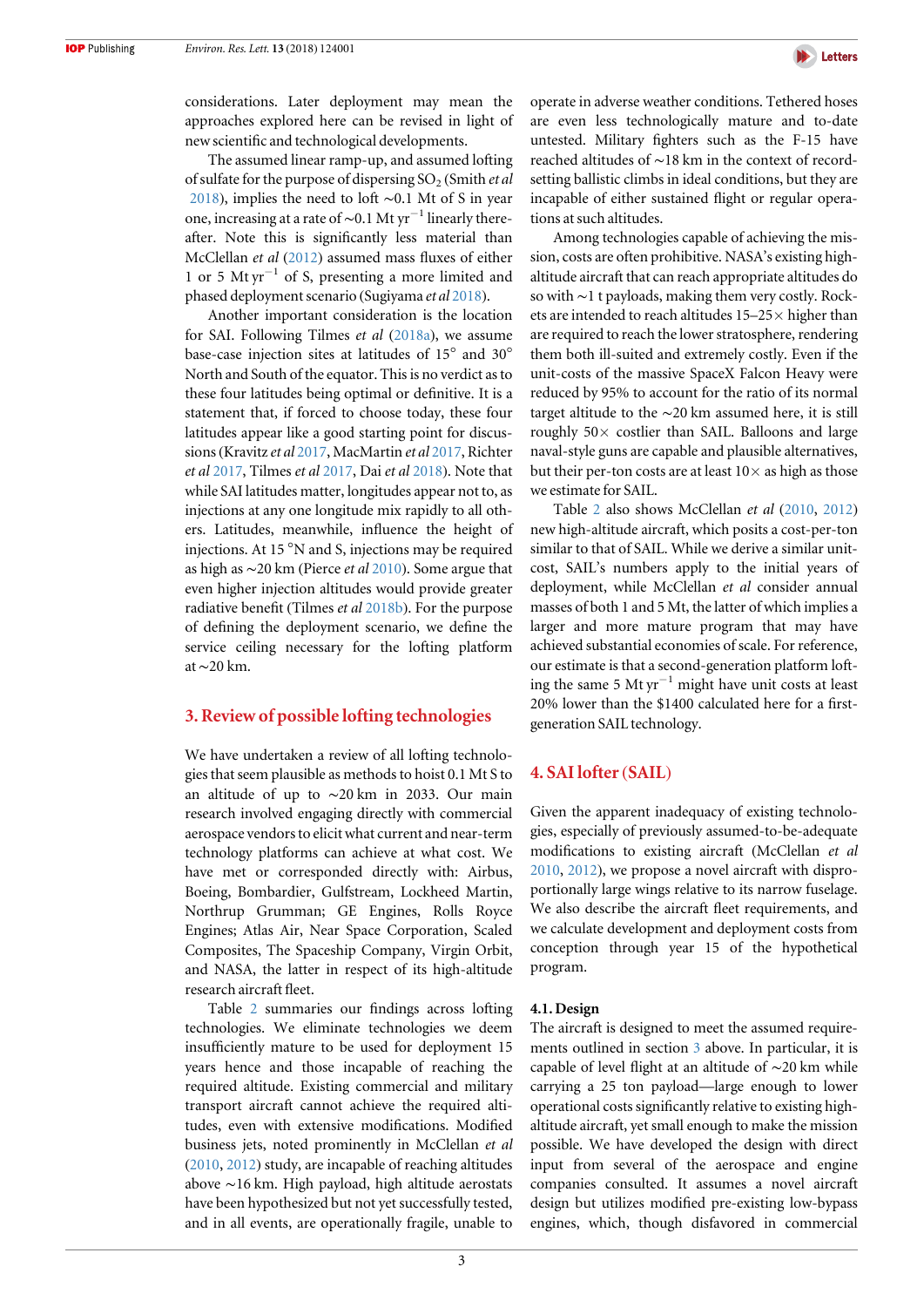

<span id="page-4-0"></span>Table 2. Cost and capabilities comparison of lofting technologies.

| Platform                                    | $Cost('000 \frac{4}{5})$                                     | SAIL multiple        | Source                              |
|---------------------------------------------|--------------------------------------------------------------|----------------------|-------------------------------------|
| Mission capable                             |                                                              |                      |                                     |
| SAIL <sup>a</sup>                           | 1.4                                                          | $1\times$            |                                     |
| McClellan New High Altitude Aircraft        | $1.5^{\rm b}$                                                | $\sim1\times$        | McClellan <i>et al</i> (2010, 2012) |
| Delft SAGA <sup>c</sup>                     | 4.0                                                          | $\sim3\times$        | Delft Report <sup>c</sup>           |
| McClellan Modernized Gun                    | 19                                                           | $\sim$ 14 $\times$   | McClellan et al (2010, 2012)        |
| Balloons                                    | $\sim 40$                                                    | $\sim28\times$       | Near Space <sup>d</sup>             |
| NASA WB57                                   | 43                                                           | $\sim 30 \times$     | NASA <sup>d</sup>                   |
| <b>NASA ER2</b>                             | 50                                                           | $\sim35\times$       | NASA <sup>d</sup>                   |
| NASA Global Hawk                            | 70                                                           | $\sim 50 \times$     | NASA <sup>d</sup>                   |
| SpaceX Falcon Heavy Rocket                  | 71 <sup>e</sup>                                              | $\sim 50 \times$     | Chang(2018)                         |
| Gun Mark 716'                               | 137                                                          | $\sim100\times$      | McClellan et al (2010, 2012)        |
| Vector Rocket                               | 1180 <sup>e</sup>                                            | $\sim$ 850 $\times$  | Chang(2018)                         |
| Virgin Orbit Rocket                         | $2000^e$                                                     | $\sim$ 1400 $\times$ | Virgin Orbit <sup>d</sup>           |
| Mission incapable                           |                                                              |                      |                                     |
| <b>Existing Commercial Aircraft</b>         | Not capable of reaching $\sim$ 20 km <sup>t</sup>            |                      |                                     |
| Modified Commercial Aircraft                | Not capable of reaching $\sim$ 20 km <sup>g</sup>            |                      |                                     |
| Existing Military Transporters <sup>h</sup> | Not capable of reaching $\sim$ 20 km <sup>g</sup>            |                      |                                     |
| Military Fighters                           | Not capable of sustained flight at $\sim$ 20 km <sup>g</sup> |                      |                                     |
| Tethered Hose                               | Not sufficiently mature technology <sup>8</sup>              |                      |                                     |
| Aerostats/Airships                          | Not sufficiently mature technology <sup>8</sup>              |                      |                                     |

<sup>a</sup> See section [4](#page-3-0) for cost derivations.

<sup>b</sup> Assumes a program deploying∼1 Mt yr−<sup>1</sup> .

<sup>c</sup> TU Delft student report developing SAGA, the Stratospheric Aerosol Geoengineering Aircraft (Design Synthesis Exercise Group 2 [2016](#page-10-0)).

<sup>d</sup> Personal communications with individuals at respective entities.

<sup>e</sup> Reduced by 95% to account for 20 km target altitude relative to 200 km for Earth orbit; Chang ([2018](#page-10-0))'s estimates for Vector Rocket confirmed by Vector Launch.

 $f$  McClellan et al ([2010,](#page-10-0) [2012](#page-10-0)) and authors' analysis (see text).

<sup>g</sup> Authors' analysis (see text), including, for military fighters, personal communication with Boeing, Lockheed Martin, and Northrup Grumman.

 $^{\rm h}$  Including existing military tankers.

service due to their reduced fuel efficiency, will perform better at high altitudes.

Broadly, SAIL is equivalent in weight to a large narrow body passenger aircraft such as the A321, or in Boeing terms, sized between the 737–800 and the 757–200. In order to sustain level flight in the thin air encountered at altitudes approaching ∼20 kms, SAIL requires roughly double the wing area of an equivalently sized airliner, and double the thrust, with four engines instead of two. (While maximum thrust requirements of most aircraft are defined by takeoff, SAIL's engines are configured to perform at high altitudes.) At the same time, its fuselage would seem stubby and narrow, sized to accommodate a heavy but dense mass of molten sulfur rather than the large volume of space and air required for passenger comfort. SAIL would therefore have considerably wider wingspan than length. Its compact fuselage, however, would sit behind a conventional manned cockpit. While it is easy to imagine SAIL migrating to unmanned cockpits over time, under current certification rules, it would be substantially faster and therefore cheaper to certify the aircraft with onboard pilots.

More specifically, the preliminary design for SAIL calls for a length of ∼46 m, a wingspan of ∼55 m, and a wing area of  $\sim$ 250 m<sup>2</sup>, with an aspect ratio of  $\sim$ 12:1. The maximum structural payload would be ∼25 t, with maximum takeoff weight (MTOW) of ∼100 t, operating empty weight (OEW) of ∼50 t, and maximum fuel load of ∼32 t. The aircraft would have 4 wing-mounted low-bypass engines, modified for high-altitude operations with an aggregate take-off thrust of ∼25–30 t and a thrust-to-weight ratio of ∼30%. (GE Engines considers its F118 engine adequate, noting that it powers the NASA Global Hawk aircraft to similar altitudes; its Passport 20 engine may similarly be capable. Rolls Royce suggests its BR710 or BR725 engines.) The design will require a smaller fifth centerline auxiliary power unit for bleed air and onboard combustion of the molten sulfur payload.

This highlights another advantage of aircraft as a lofting platform, since they can take advantage of the onboard combustion system from S to  $SO<sub>2</sub>$  explored by Smith et al ([2018](#page-11-0)). Lofting S would cut in half the payload required compared with lofting  $SO<sub>2</sub>$ . Moreover, S is a less dangerous substance than  $SO<sub>2</sub>$  to handle on the ground or contend with in the event of an accident. Other possible lofting methods such a balloons and guns could not accommodate this in situ conversion with existing technologies and would, therefore, need to loft  $SO<sub>2</sub>$  with twice the mass of SAIL's payload.

SAIL is designed for a service ceiling of ∼20 km, with a maximum altitude of up to ∼19.8 km in a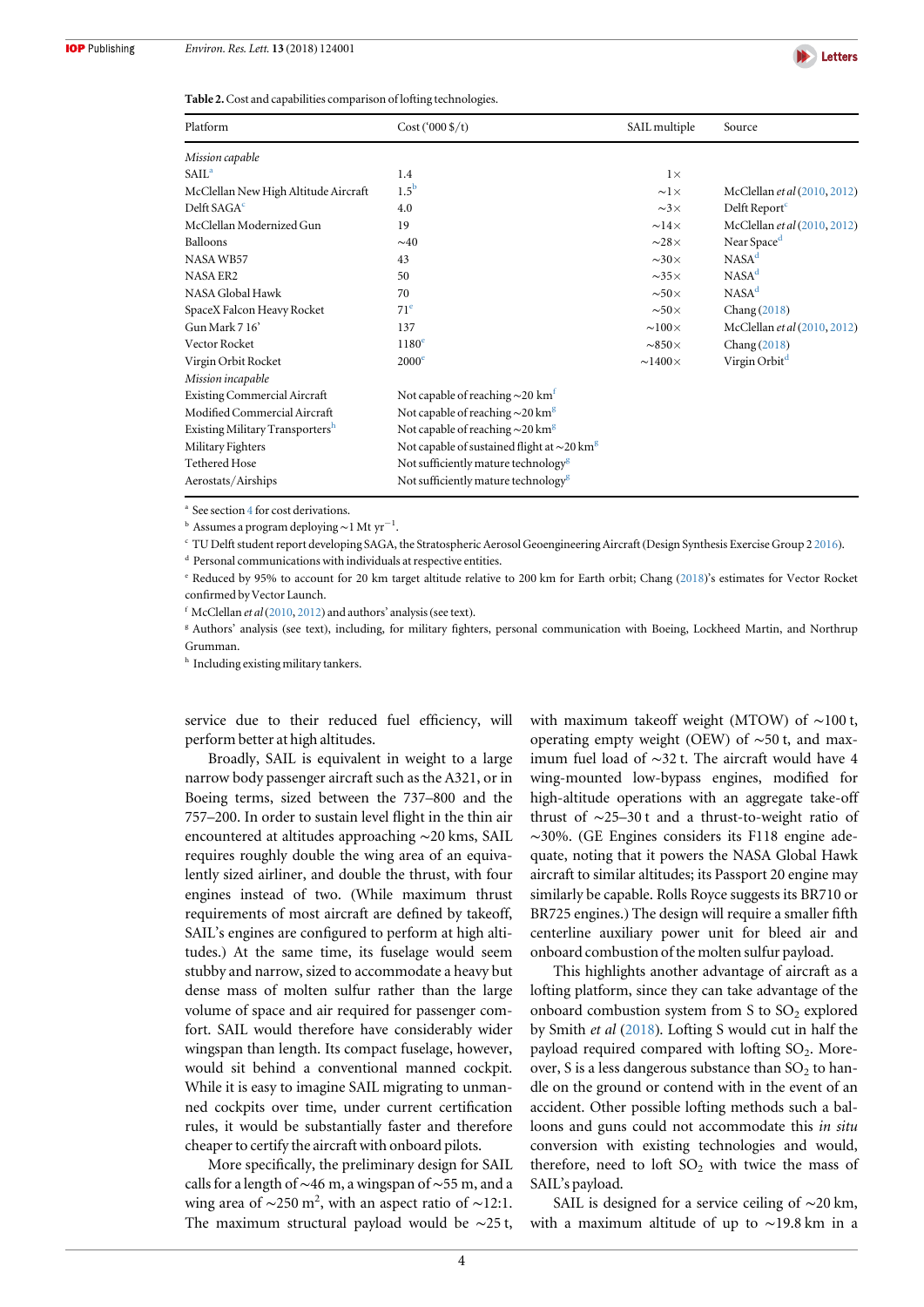

Table 3. Total fleet and flight activity by hypothesized deployment year.

| Year | New aircraft <sup>a</sup> | Total<br>aircraft <sup>a</sup> | Total payload<br>$(MtS)^b$ | Flights/year | <b>Bases</b>   | Monthly flight hours/<br>aircraft <sup>c</sup> | Flights/<br>base/day |
|------|---------------------------|--------------------------------|----------------------------|--------------|----------------|------------------------------------------------|----------------------|
| 2033 | 8                         | 8                              | 0.1                        | 4007         | $\overline{2}$ | 278                                            | 5                    |
| 2034 | 6                         | 14                             | 0.2                        | 8015         | $\overline{2}$ | 278                                            | 11                   |
| 2035 | 8                         | 22                             | 0.3                        | 12 022       | $\overline{4}$ | 278                                            | 8                    |
| 2036 | 6                         | 28                             | 0.4                        | 16 029       | $\overline{4}$ | 278                                            | 11                   |
| 2037 | 6                         | 34                             | 0.5                        | 20 036       | $\overline{4}$ | 278                                            | 14                   |
| 2038 | 6                         | 40                             | 0.6                        | 24 044       | $\overline{4}$ | 278                                            | 16                   |
| 2039 | 7                         | 47                             | 0.7                        | 28 051       | $\overline{4}$ | 272                                            | 19                   |
| 2040 | 6                         | 53                             | 0.8                        | 32 058       | $\overline{4}$ | 273                                            | 22                   |
| 2041 | 6                         | 59                             | 0.9                        | 36 065       | $\overline{4}$ | 273                                            | 25                   |
| 2042 | 6                         | 65                             | 1.0                        | 40 073       | 4              | 274                                            | 27                   |
| 2043 | 6                         | 71                             | 1.1                        | 44 080       | $\overline{4}$ | 274                                            | 30                   |
| 2044 | 6                         | 77                             | 1.2                        | 48 087       | 4              | 274                                            | 33                   |
| 2045 | 6                         | 83                             | 1.3                        | 52 095       | $\overline{4}$ | 275                                            | 36                   |
| 2046 | 6                         | 89                             | 1.4                        | 56 102       | 4              | 275                                            | 38                   |
| 2047 | 6                         | 95                             | 1.5                        | 60 109       | 4              | 275                                            | 41                   |

<sup>a</sup> Includes one spare aircraft per base.

<sup>b</sup> S burned *in situ* to disperse  $2 \times SO_2$  (see table [1](#page-2-0)).

<sup>c</sup> Excludes spare aircraft.

typical mission. Each mission would last ∼5 h, with ∼2 h of ascent and descent time each, plus ∼1 h on station. The ∼2 h for ascent and descent time situates SAIL reasonably between the performance rates of the Global Hawk and U2/ER2. That assumes a ∼25 t payload and a conversion of S to SO<sub>2</sub> at  $\sim$ 0.5 t S per minute. Operational flights are flown out and back to the same base, with a range of ∼4500 km for each plane at maximum payload. While Tilmes et al ([2018b](#page-11-0)) have noted that injections at altitudes 5 km higher would add perhaps 50% to the radiative benefit derived from deployed aerosols, SAIL and similar aircraft deploying conventional engine technology to haul large payloads are unable to substantially exceed∼20 km.

The design assumes 2 pilots plus 1 payload operator, and accommodates 1 supernumerary, possibly a scientific observer. Crucially, there are no passengers, which simplifies regulatory certification for the newly designed plane. SAIL would only have one mission and at most a handful of operators. Ferry and positioning flights aside, SAIL can be expected to fly only in a few remote air corridors, likely enabling it to operate as an experimental aircraft in a restricted category without full commercial certification. This in turn would substantially reduce developmental costs.

#### 4.2. Fleet

We calculate that in year 1 of the deployment program (assumed to be 2033), the SAIL fleet would require 8 new aircraft including one flight-ready spare plane at each of the two initial bases. This assumes that one spare does not substantially influence our cost estimates. Table 3 summarizes SAIL fleet and activity in the first 15 years of deployment.

Such a scenario also assumes that by year 16, the 'first-generation' SAIL technology is supplanted by a second-generation lofting solution for which much higher development sums would be expended to achieve substantially lower subsequent operating costs. No new SAILs would be manufactured thereafter, though the existing SAIL fleet would serve out its remaining economically useful lifespan. We therefore consider development costs of this first-generation SAIL technology, commencing 7 years before year 1 of the program, but do not include any additional development costs to further refine or supplant the technology.

#### 4.3. Development Costs

We estimate total development costs of \$∼2 billion for the airframe, and a further \$350 million for modifying existing low-bypass engines. These numbers are toward the lower end of McClellan et al ([2010](#page-10-0), [2012](#page-10-0)) range of \$2.1 to \$5.6 billion and significantly below the TU Delft students' estimates of \$14 billion for its purpose-built Stratospheric Aerosol Geoengineering Aircraft, or SAGA (Design Synthesis Exercise Group 2 [2016](#page-10-0)). The former base their estimates largely on RAND Corporation's Development and Procurement Costs of Aircraft (DAPCA) model first developed in the 1960s and 1970s (Boren [1976](#page-10-0), Raymer [1999](#page-11-0)). The latter use McClellan et al ([2010](#page-10-0), [2012](#page-10-0)), and thus DAPCA indirectly, as one data point, but also consider a more granular build-up of development costs by category, and finally compare those numbers to the developmental budget for the A380. We arrive at our numbers by developing the preliminary aircraft design described in section [4.1](#page-3-0) and then budgeting the elements of that design in a series of personal conversations with relevant commercial vendors. Among the important findings derived from that approach was that while both McClellan et al and TU Delft devoted roughly half their developmental budget to the development of new engines, we found several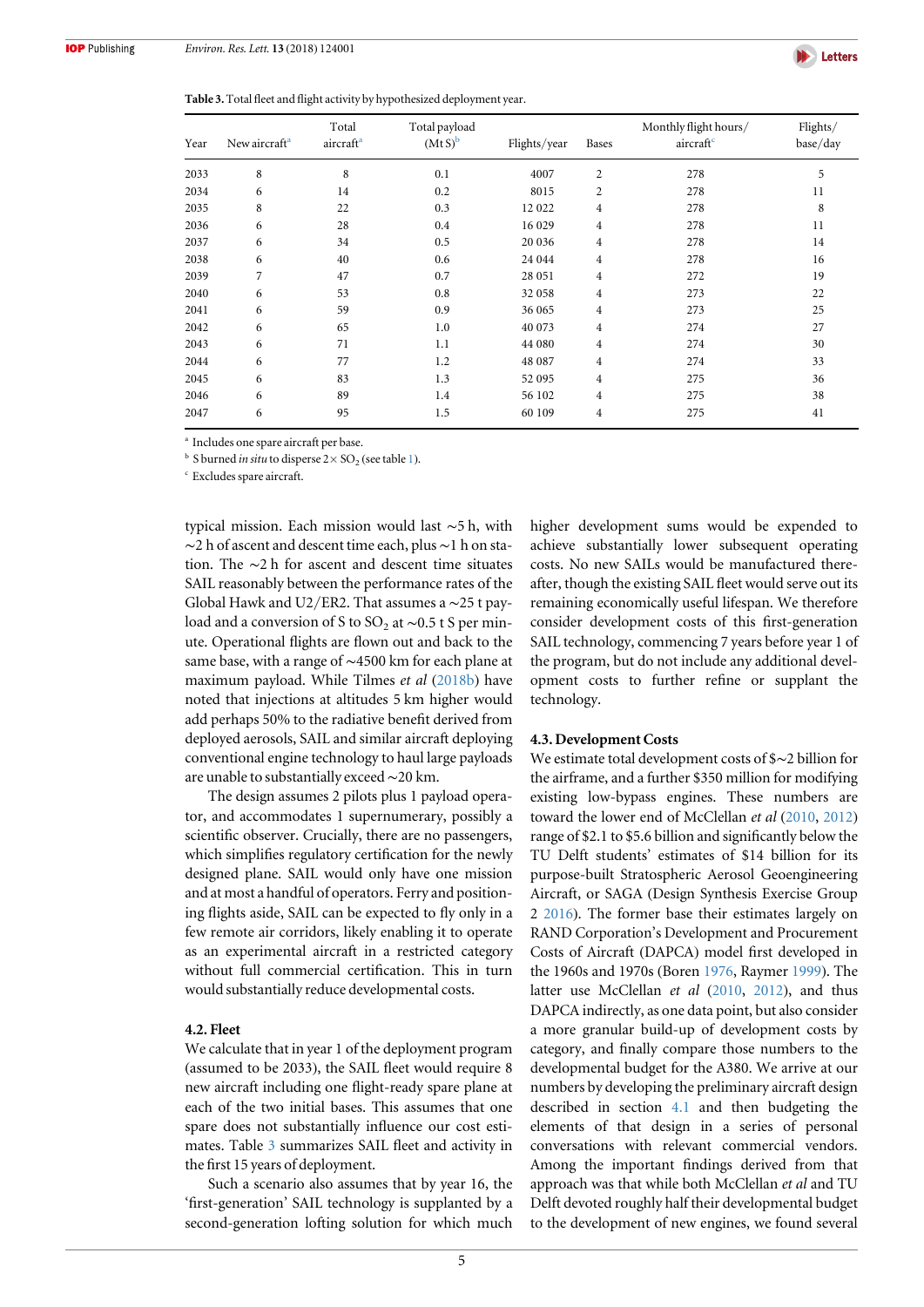

pre-existing engines that can power SAIL, though with substantial modifications to account for the highaltitude operations.

We de-emphasize commercial aircraft development programs as relevant data points, since it is very different and significantly costlier to design a flexible aircraft for a range of commercial operations than to design a small batch of specialty aircraft like SAIL that is intended for a novel but very specific mission. SAIL must demonstrate that it can fulfill its mission, but its testing and certification process does not need to explore the entire flight envelope to determine the range of operations for which a variety of operators might purpose the aircraft. Moreover, SAIL does not need to compete against other aircraft based on operating costs. In these senses it is more like a military design exercise—what matters is that the aircraft can achieve the specified mission, but the optimization of operating costs is a substantially lesser consideration. Much of the design, certification, and testing costs for commercial manufacturers like Boeing, Airbus, and Bombardier lies in optimizing the aircraft for operational cost by reducing drag, fuel consumption, and maintenance cost, while increasing operational reliability. These same considerations would be applicable to a second-generation SAI lofting solution, when (and if) the desirability of this intervention has been proven and the lofted masses need to be substantially greater. This may be a more advanced and potentially unmanned aircraft, or a non-aircraft lofting technology. The first-generation solution on the other hand would favor 'quick and cheap' experimental aircraft for an experimental mission.

Moreover, the small production run of SAIL is unlikely to attract the world's biggest airframe developers and is more likely the province of experimental aircraft designers. Two such companies have reviewed detailed SAIL specifications and contributed to the conclusion that development costs for SAIL would be less than the reported \$300 million budget for Stratolaunch (Foust [2011](#page-10-0)), the massive catamaran aircraft currently being built with funding from the late Paul Allen. Given that the 650t MTOW of Stratolaunch is more than 6 times that of SAIL, a \$250 million budget for the demonstrator aircraft seems generous. Testing costs for a restricted category certification, meanwhile, would run two to three times that, placing the total airframe budget at \$0.75 to \$1 billion. We arrive at our \$2 billion airframe development figure by taking the high end of the range, and arbitrarily doubling it to account for the well-established history of cost overruns in aircraft developmental programs.

To this airframe budget we have added \$350 million for engine modifications and testing, which personal communications with Rolls Royce indicates would be sufficient to purpose one of its existing engines to this program.

Both Scaled Composites and The Spaceship Company estimate five years to be the best-case development timeframe, and would suggest allocating 7 years from the commencement of a fully funded program through certification in the relevant jurisdictions and entry into service of the first production aircraft.

All this assumes a deliberate but standard development program rather than a crash effort intended to deploy SAI as soon as possible in response to a (perceived) crisis. Such a military-style deployment effort could cut several years off the assume 7-year development phase and bypass the required civil certification process, while substantially increasing costs.

#### 4.4. Operating costs

We build a SAIL operating budget using modeling conventions and cost factors common to the air freight industry, including aircraft financing assumptions. Table [4](#page-7-0) details SAIL operating cost assumptions based upon the relevant cost drivers. We assume \$2.00 per gallon for fuel, which comprises one of the largest elements of operating cost, while the cost of sulfur comprises a mere 3% of the budget. We assume a cost of \$80/t for molten S (US Geological Survey [2018,](#page-11-0) pp 160–161) with an assumed additional \$20/t for transport.

We assume the average marginal cost (i.e. excluding amortization of development costs) for each additional aircraft to be \$100 million, roughly equal to the actual purchase price (as opposed to list price) of B767-300 and A330 freighters, both of which have about twice the OEW of SAIL. This assumes that SAIL aircraft will be priced at a substantial premium relative to OEW peers such as the A321 because of the much lower projected production volume.

Given that the low annual aircraft production rates will not facilitate optimization of the production line, we assume conservatively that the build time for one SAIL aircraft is two years. That implies that prior to the commencement of operation, the program will have funded not only the \$800 million required for the initial complement of 8 aircraft, but an additional \$300 million in progress payments towards the additional six aircraft required in year 2.

In addition to pre-start capital costs, we assume the need for an aggregate of \$∼40 million to fund an administrative entity that will manage the development program for the aircraft over its seven-year gestation cycle as well as to plan for the commencement of operations. During the two years immediately preceding deployment, a yet larger sum will be required for start-up costs such as hiring and training staff, setting up bases, procuring inventory, and certifying the airline(s) that will actually operate the flights. We estimate the capital required for this purpose to be 50% of the first year operating budget, excluding aircraft capital costs—a sum equal to roughly \$100 million.

Table [5](#page-8-0) summarizes total SAIL capital requirements during the assumed seven-year development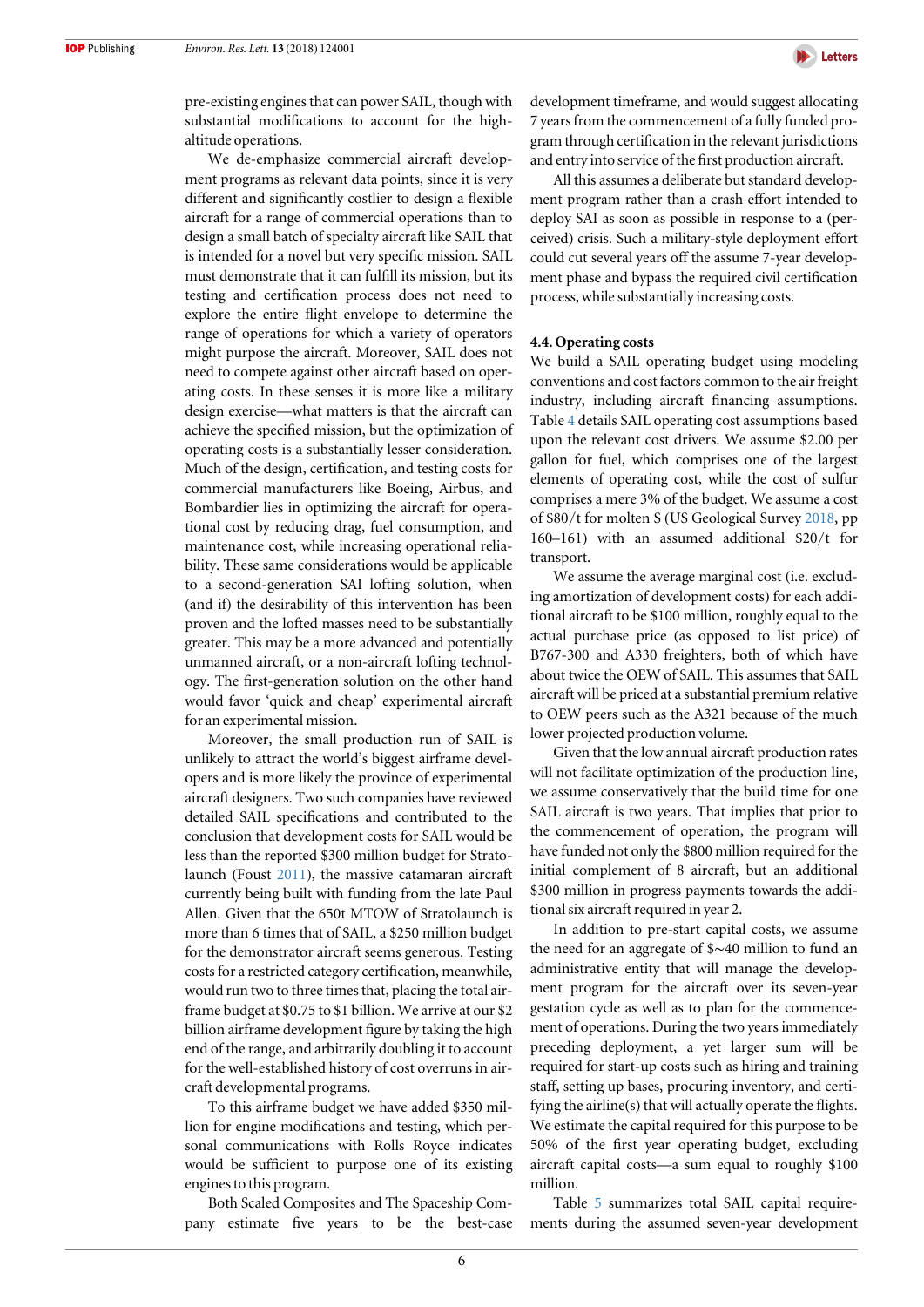

#### <span id="page-7-0"></span>Table 4. SAIL operating cost assumptions.

| Category                     | Input <sup>a</sup> | Units                             | <b>Notes</b>                                                                                                                                                           |
|------------------------------|--------------------|-----------------------------------|------------------------------------------------------------------------------------------------------------------------------------------------------------------------|
| Aircraft capital cost        | \$1.035 m          | /aircraft/<br>month               | Total aircraft cost of \$130 m; 0.8% monthly lease factor                                                                                                              |
| Crew                         | \$1.4k             | $/b$ lock hr $b$                  | 9 crew/aircraft; narrowbody pay scale; crew utilization of 275 block hrs/<br>month; includes (remote) travel and accommodation, and accounts for<br>payload operator   |
| Airframe maintenance         | $\frac{$243k}{ }$  | /aircraft/<br>month               | 3, 8, 10 and 12 years heavy maintenance checks                                                                                                                         |
| Engine maintenance           | $\frac{$2.9k}{ }$  | /aircraft cycle                   | Average of industry CFM56 or Rolls Royce RR211 full restoration cost/cycle<br>plus \$280/cycle for life-limited parts; 4 engines; full restoration<br>$costs = $3.5 m$ |
| Landing gear<br>maintenance  | $\frac{$2k}{4.2k}$ | /aircraft/<br>month               | Typical narrowbody industry cost; 10-year overhaul interval                                                                                                            |
| APU <sup>c</sup> maintenance | \$20               | / $block$ hr <sup>b</sup>         | Typical industry cost                                                                                                                                                  |
| Line maintenance             | \$800              | /block hr <sup>b</sup>            | Average industry cost for narrowbody plus a premium for unique parts;<br>includes both cyclic & hourly drivers, approximated by block hr                               |
| Specialized equipment        | \$250              | / $block$ hr <sup>b</sup>         | Maintenance of specialized aerosol storage, combustion, and dispersal<br>equipment                                                                                     |
| Insurance                    | $\frac{$254k}{ }$  | /aircraft/<br>month               | 0.5% of acquisition cost (typically 0.25%, added 0.25% for non-typical<br>operation)                                                                                   |
| Fuel usage                   | 1.85k              | gallons/<br>block hr <sup>b</sup> | Average for Boing 737 and 757, doubled given 4 engines                                                                                                                 |
| Fuel price                   | \$2                | /gallon                           | Projected long-term cost/gallon                                                                                                                                        |
| Navigation charges           | \$400              | /block hr <sup>b</sup>            | Typical industry cost                                                                                                                                                  |
| Landing fees                 | $\sim 1.8k$        | /cycle                            | \$0.009 kg <sup>-1</sup> of MTOW (typical industry cost) $\times$ 2 for specialized facilities                                                                         |
| Ground handling              | \$2k               | /cycle                            | Tow, pushback, etc; premium atop typical narrowbody costs to reflect low<br>utilization airports                                                                       |
| Cargo handling               | \$0.05             | /kg                               | Typical industry loading cost, applied to departures only (no offload on<br>landing)                                                                                   |
| Overhead                     | \$250k             | /aircraft/<br>month               | Dispatch, crew scheduling, flight planning, flight and tech ops administra-<br>tion, other general and administrative costs                                            |
| Initial spares purchase      | \$2 m              | /aircraft                         | Start-up cost; premium over typical narrowbody cost given unusual air-<br>frame; balance sheet item only, not income statement                                         |
| Spares carrying cost%        | 20%                | /yr                               | Typical industry cost; both depreciation and replacement costs                                                                                                         |
| Inventory carrying cost      | \$400k             | /aircraft/yr                      | Annual income statement impact for spares                                                                                                                              |
| Initial crew training        | \$800k             | /aircraft                         | Typical industry cost; upfront cost only per aircraft; recurring training cost<br>in crew cost numbers                                                                 |
| Payload                      | \$0.10             | /kg                               | \$80/t for molten S (US Geological Survey 2018, pp 160-161), plus \$20/t for<br>transport                                                                              |

<sup>a</sup> All \$ figures in 2018 US \$.

**b** Block hour assumed to be 95% of flight hour.

 $c$  APU = Auxiliary Power Unit.

phase and the first 15 years of operation. Total predeployment capital requirements are ∼\$3.6 billion. All costs(pre-start and operational) through Year 5 are ∼\$10 billion. Total costs through Year 15 are ∼\$36 billion.

Total ops costs in table [5](#page-8-0) presents the resulting annual operating costs, including capital costs for fleet procurement as well as the amortization of total development costs. All told, year 1 operating costs are ∼\$310 m, increasing annually in rough proportion to the growing deployment masses. Unit costs per deployed t  $SO<sub>2</sub>$  decrease slightly in each year due to accumulating but limited economies of scale. Both simple and weighted average operating costs are  $\sim$ \$1400/t SO<sub>2</sub> deployed, in 2018 US \$. That places total costs well below any other alternative currently available technology and roughly equivalent to McClellan et al ([2010](#page-10-0), [2012](#page-10-0)) \$1500/t unit cost estimate for 1 Mt deployed via its proposed new aircraft program. For the reasons outlined above, we have significantly more confidence in our estimate. While \$1400/t may convey a false sense of precision, we are confident to conclude that average operating costs are <∼\$1500/t of SO2 deployed throughout the first 15 years of a deployment that is aimed at offsetting half of the increase in radiative forcing, beginning 15 years hence.

#### 4.5. Sensitivity analysis

Table [6](#page-8-0) shows sensitivities of the key financial metrics to changes in various assumed inputs. In general, costs per deployed ton prove to be highly consistent across scenarios. Deployed tons vary substantially, leading to large variations in total annual operating costs.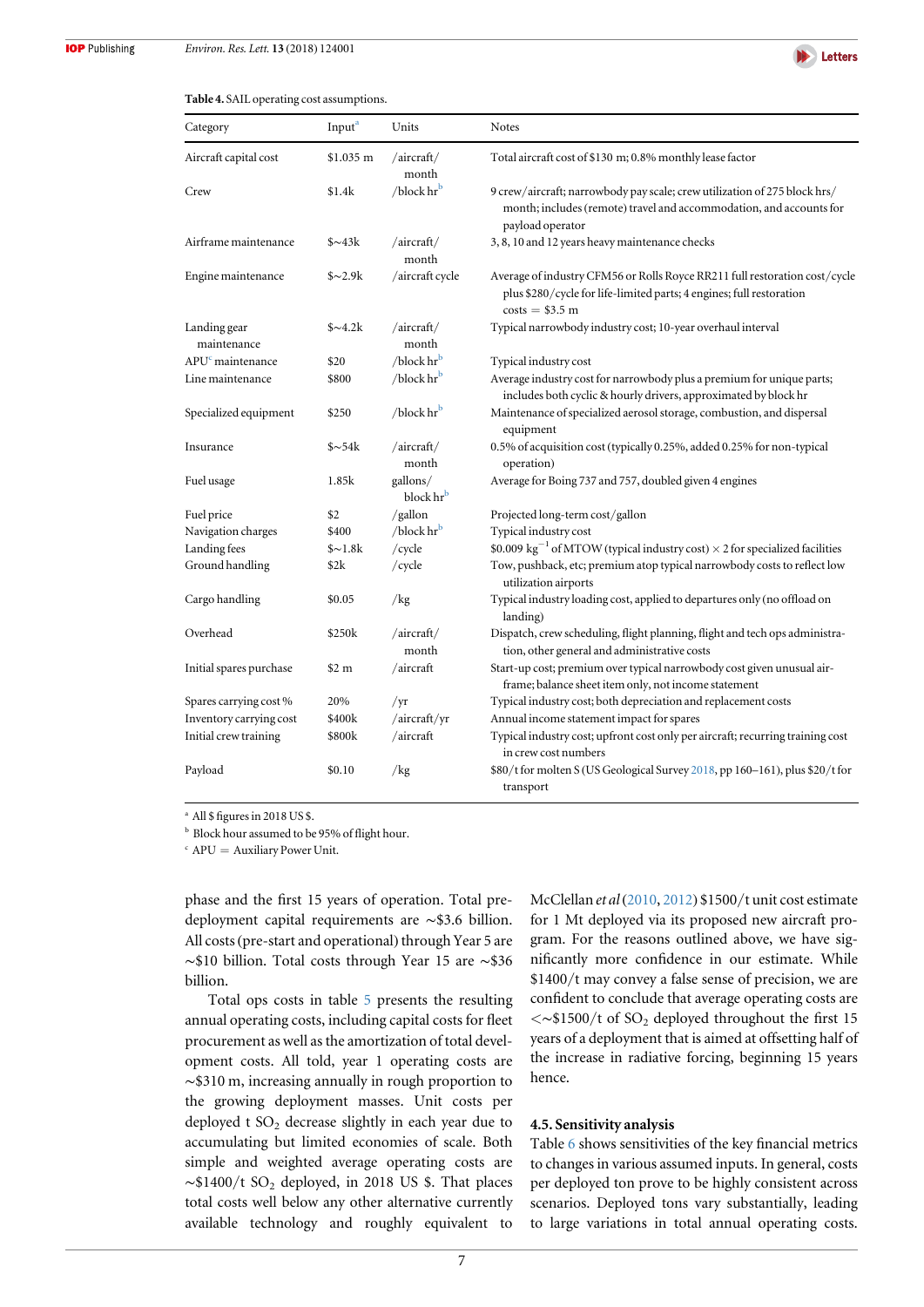<span id="page-8-0"></span>

Table 5. Hypothesized SAIL capital requirements and annual operating costs (\$m) relative to deployment year, including cost per deployed t  $SO<sub>2</sub>($ \$k).

| Year <sup>a</sup> | Admin costs | Aircraft NRE <sup>b</sup> | Aircraft build | Ops start-up<br>costs | Non-fleet ops<br>costs | Total ops<br>costs | Cost per t $SO2$<br>(\$k) |
|-------------------|-------------|---------------------------|----------------|-----------------------|------------------------|--------------------|---------------------------|
| $-7$              | 2.6         | 335.7                     |                |                       |                        |                    |                           |
| $-6$              | 3.3         | 335.7                     |                |                       |                        |                    |                           |
| $-5$              | 4.1         | 335.7                     |                |                       |                        |                    |                           |
| $-4$              | 5.8         | 335.7                     |                |                       |                        |                    |                           |
| $-3$              | 7.1         | 335.7                     |                |                       |                        |                    |                           |
| $-2$              | 8.1         | 335.7                     | 400            | 35                    |                        |                    |                           |
| $-1$              | 9.4         | 335.7                     | 700            | 71                    |                        |                    |                           |
| $\mathbf{1}$      |             |                           | 700            |                       | 212                    | 311                | 1.56                      |
| 2                 |             |                           | 700            |                       | 406                    | 580                | 1.45                      |
| 3                 |             |                           | 600            |                       | 613                    | 886                | 1.48                      |
| 4                 |             |                           | 600            |                       | 807                    | 1155               | 1.44                      |
| 5                 |             |                           | 650            |                       | 1003                   | 1426               | 1.43                      |
| 6                 |             |                           | 650            |                       | 1199                   | 1696               | 1.41                      |
| 7                 |             |                           | 600            |                       | 1401                   | 1985               | 1.42                      |
| $\,$ 8 $\,$       |             |                           | 600            |                       | 1596                   | 2254               | 1.41                      |
| 9                 |             |                           | 600            |                       | 1792                   | 2525               | 1.40                      |
| 10                |             |                           | 600            |                       | 1988                   | 2795               | 1.40                      |
| 11                |             |                           | 600            |                       | 2184                   | 3066               | 1.39                      |
| 12                |             |                           | 600            |                       | 2380                   | 3337               | 1.39                      |
| 13                |             |                           | 600            |                       | 2576                   | 3607               | 1.39                      |
| 14                |             |                           | 300            |                       | 2772                   | 3878               | 1.38                      |
| 15                |             |                           |                |                       | 2968                   | 4148               | 1.38                      |
| Total             | 40          | 2350                      | 9500           | 106                   | 23 899                 | 33 649             | 1.4 <sup>c</sup>          |

<sup>a</sup> Deployment year relative to hypothesized first year of deployment, assumed here to be 2033.

 $b$  NRE = Non-Recurring Engineering.

 $\cdot$  Weighted average =  $$1402/tSO_2$$  unweighted average =  $$1422/tSO_2$.$ 

| Table 6. Sensitivity of average cost per deployed t SO <sub>2</sub> (\$), total cost for 15 years (billion \$), and total development costs (billion \$) to various |
|---------------------------------------------------------------------------------------------------------------------------------------------------------------------|
| input assumptions.                                                                                                                                                  |

|                               | $Cost/tSO_2$ (\$k) | % $\Delta$ | Total 15 years costs (\$b) | % $\Delta$ | Total pre-start costs (\$b) | % $\Delta$ |
|-------------------------------|--------------------|------------|----------------------------|------------|-----------------------------|------------|
| Base case (RCP 6.0)           | 1.40               |            | 35.8                       |            | 3.6                         |            |
| RCP <sub>4.5</sub>            | 1.43               | 2%         | 22.7                       | $-36%$     | 3.2                         | $-11%$     |
| <b>RCP 8.5</b>                | 1.39               | $-1\%$     | 55.5                       | 55%        | 4.2                         | 17%        |
| Forcing target of 0% change   | 1.38               | $-1\%$     | 68.5                       | 91%        | 4.6                         | 28%        |
| Sulfate sensitivity * 150%    | 1.42               | $1\%$      | 24.9                       | $-30%$     | 3.3                         | $-9%$      |
| Sulfate sensitivity * 50%     | 1.38               | $-1\%$     | 68.5                       | 91%        | 4.6                         | 28%        |
| Aircraft NRE * 200%           | 1.50               | 7%         | 38.3                       | 7%         | 5.9                         | 65%        |
| Aircraft manufacturing * 150% | 1.57               | 12%        | 40.7                       | 14%        | 4.1                         | 15%        |
| Aircraft manufacturing * 50%  | 1.24               | $-12%$     | 30.8                       | $-14%$     | 3.0                         | $-15%$     |
| Fuel cost * 200%              | 1.77               | 26%        | 44.7                       | 25%        | 3.6                         | 1%         |
| Fuel cost * 50%               | 1.22               | $-13%$     | 31.3                       | $-12%$     | 3.6                         | $-1%$      |
| All other ops cost * 150%     | 1.80               | 28%        | 45.3                       | 27%        | 3.6                         | 1%         |
| All other ops cost * 50%      | 1.00               | $-28%$     | 26.2                       | $-27%$     | 3.6                         | $-1%$      |
| Sulfur cost * 200%            | 1.45               | 4%         | 37.0                       | 3%         | 3.6                         | 0%         |
| Sulfur cost * 50%             | 1.38               | $-2\%$     | 35.2                       | $-2\%$     | 3.6                         | 0%         |

Pre-start costs depend primarily on the aircraft development budget.

# 5. Conclusion

Solar geoengineering is often described as 'fast, cheap, and imperfect' (Keith et al [2010,](#page-10-0) Mahajan et al [2018](#page-10-0)). The deployment scenario laid out here assumes the first, though it clarifies that 'fast' in this context refers to the immediacy of the impact that would derive from deployment, not necessarily the ramp up to deployment, which, short of a military-style crash deployment scenario outside this present study, would require several years. This paper further confirms 'cheap,' but says nothing about 'imperfect.' We here make no judgment about the desirability of SAI. We simply show that a hypothetical deployment program commencing 15 years hence, while both highly uncertain and ambitious, would indeed be technically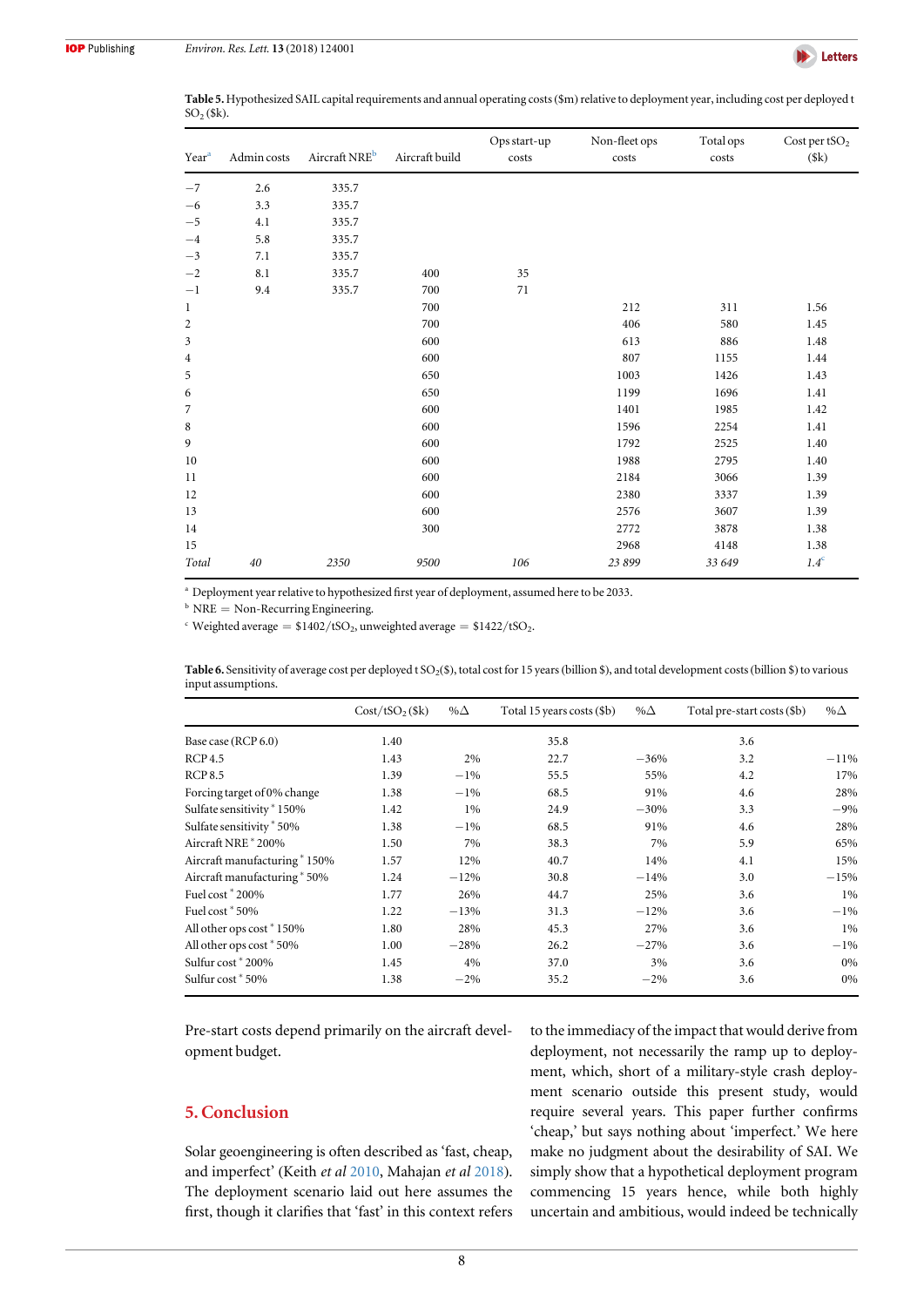

possible from an engineering perspective. It would also be remarkably inexpensive.

Total pre-start costs to launch a hypothetical SAI effort 15 years from now are ∼\$3.5 billion in 2018 US \$. A program that would deploy 0.2 Mt of  $SO_2$  in year 1 and ramp up linearly thereafter at 0.2 Mt  $SO_2/yr$ would require average annual operating costs of ∼\$2.25 billion/yr over 15 years. While these figures include all development and direct operating costs, they do not include any indirect costs such as for monitoring and measuring the impacts of SAI deployment, leading Reynolds et al ([2016](#page-11-0)) to call SAI's low costs a solar geoengineering 'trope' that has 'overstayed its welcome'. Estimating such numbers is highly speculative. Keith et al  $(2017)$  $(2017)$  $(2017)$ , among others, simply takes the entire US Global Change Research Program budget of \$3 billion/yr as a rough proxy (Our Changing Planet [2016](#page-10-0)), more than doubling our average annual deployment estimates.

Whether the annual number is \$2.25 or \$5.25 billion to cut average projected increases in radiative forcing in half from a particular date onward, these numbers confirm prior low estimates that invoke the 'incredible economics' of solar geoengineering (Barrett [2008](#page-10-0)) and descriptions of its 'free driver' properties (Wagner and Weitzman [2012](#page-11-0), [2015](#page-11-0), Weitzman [2015](#page-11-0)). Dozens of countries would have both the expertise and the money to launch such a program. Around 50 countries have military budgets greater than \$3 billion, with 30 greater than \$6 billion (Stockholm International Peace Research Institute [2017](#page-11-0)).

## 6. Further discussion

SAI's low cost and its resulting 'free driver' properties often invoke considerable discomfort (Burns et al [2016,](#page-10-0) Lawrence and Crutzen [2017](#page-10-0)). While largely unstated, one possible concern that may underlie this discomfort is what one might call a deployment program's presumed 'secret driver' properties: the prospect that deploying SAI even at scale could remain undetected (Dalby [2014](#page-10-0), Hamilton [2014](#page-10-0), Stilgoe [2015](#page-11-0)).

Focusing on a mature 5 Mt  $SO_2 \text{ yr}^{-1}$  deployment program, Lo et al ([2016](#page-10-0)) surveys methods by which to detect the deployed aerosol particles. Instead, we here focus on the detectability of the deployment program. We would argue that dozens of large aircraft flying many thousands of flights annually from multiple bases in several countries would make such a program easily detectable. This may apply even in year one. A hypothesized deployment of 0.2 Mt  $SO_2 \text{ yr}^{-1}$ involves an initial fleet of 8 purpose-built aircraft flying ∼4000 flights, far too much flight activity to remain undetected.

Moreover, while the longitude of injection matters little, recent studies show the vastly improved efficacy of SAI at diverse latitudes. Our hypothetical scenario assumes bases at 30 °N, 15 °N, 15 °S, and 30 °S. No country comes close to spanning such territory. In the Americas, representative base locations would include Houston at 29.8 °N and the northernmost tip of Uruguay at 30.2 °S. African bases would span nearly the entire continent, with Cairo, Egypt, at 30.0 °N and Durban, South Africa, at 29.9 °S. Any such operation would require coordination among several countries in both northern and southern hemispheres, further defeating the prospect of it remaining a secret.

All of the above however assumes a rational actor seeking to implement a scientifically sensible SAI program in a reasonably cost-efficient fashion. Might a less cautious or transparent actor still deploy SAI from a single equatorial island in the middle of the Pacific and evade detection? Such an actor would either deploy directly overhead, or fly to the previously proposed latitudes and deploy there. Either scenario creates a serious tradeoff between operational efficiency and costs on the one hand, and purported 'secrecy' on the other. Less efficiency for direct SAI deployment above the equator (Dai et al  $2018$ ) implies substantially more deployed payload for the same climate impact. More payload requires more or larger aircraft and more flights, making the program more easily detectable. Meanwhile, launching operations from one base but injecting at or near 15 and 30.0 °N and °S requires flight legs of as much as 2000 miles north and south over international waters, if not foreign airspace. This, in turn, will lengthen flights and roughly double both the number of aircraft required and the overall cost of the deployment regime, making the likelihood of a secret program more remote.

Moving from means to motive, while we hope to demonstrate here that no global SAI program could reasonably expect to maintain secrecy, we also consider who if anyone might wish to implement such a covert program. For one, SAI is global in effect, if not implementation (Keith [2000](#page-10-0)). SAI, thus, is not a precision weapon. Moreover, judged purely by commercial motives, it is difficult to see how one might utilize SAI solely for local gain without triggering substantial global spillovers, both negative and positive. While there might be a long list of contractors who would eagerly bid to vend hardware, supplies, and services to an SAI endeavor, and there might even be a role for patents along that supply chain (Reynolds  $et$  al [2017](#page-11-0), [2018](#page-11-0)), we believe strongly that commercial profits must not be a motivating factor in any decisions about whether, when, where, and how to implement SAI. Any entity that intends to engineer the climate of the entire globe must act—and be seen to act—purely out of humanitarian and environmental considerations unclouded by aspirations of direct financial gain.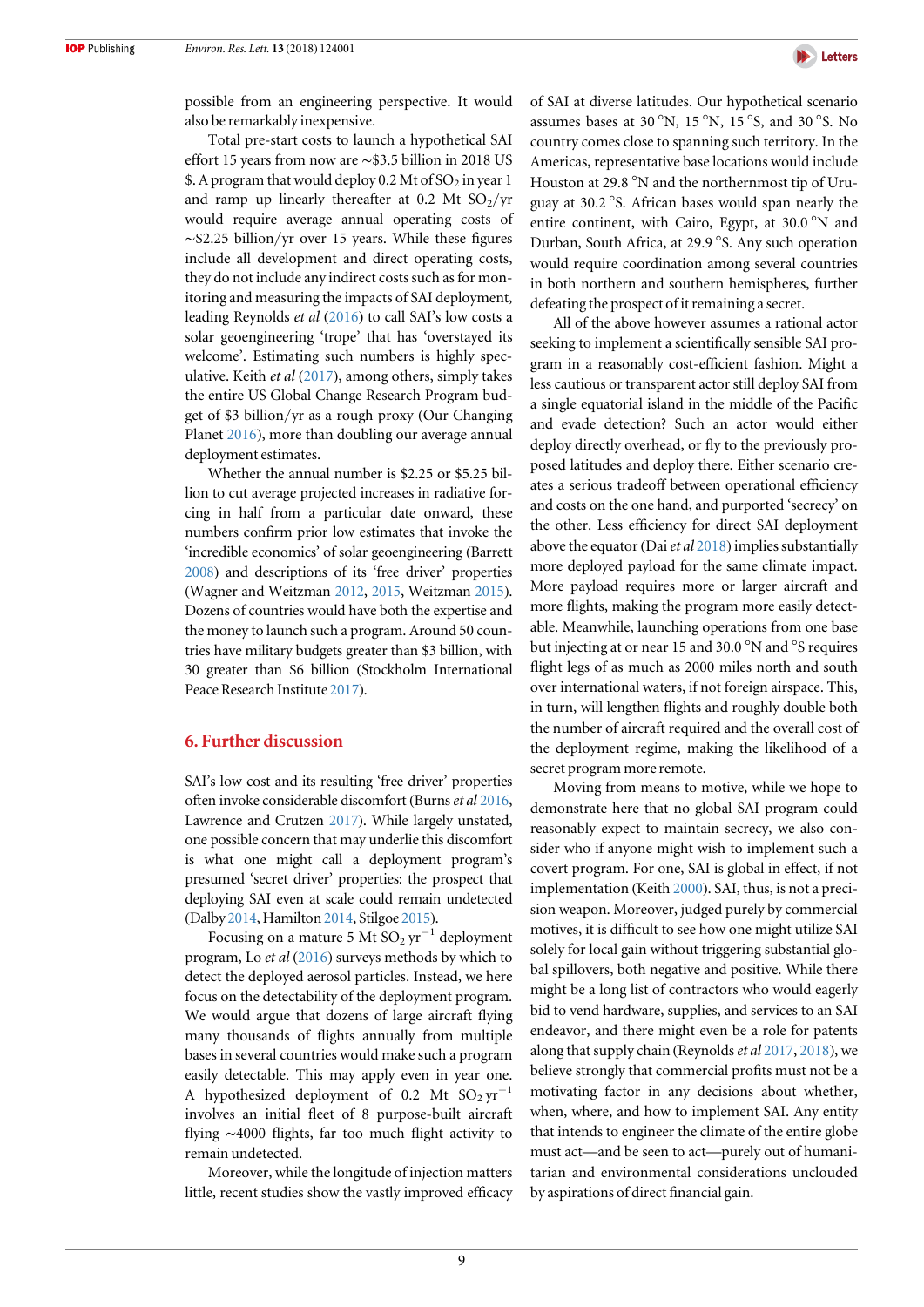## <span id="page-10-0"></span>Acknowledgments

We thank individuals at Airbus, Atlas Air, Boeing, Bombardier, GE Engines, Gulfstream, Lockheed Martin, NASA, Near Space Corporation, Northrup Grumman, Rolls Royce Engines, Scaled Composites, The Spaceship Company, and Virgin Orbit for inputs into our analysis. We thank Elizabeth Burns, Zhen Dai, David Keith, Doug MacMartin, Jesse Reynolds, and Trude Storelvmo for helpful comments and discussions.

## Competing interests

WS began work on this analysis independently. He subsequently became a donor of Harvard's Solar Geoengineering Research Project, co-directed by GW.

## ORCID iDs

Ge[r](https://orcid.org/0000-0001-6059-0688)not Wagner <sup>to</sup> [https:](https://orcid.org/0000-0001-6059-0688)//orcid.org/[0000-0001-](https://orcid.org/0000-0001-6059-0688) [6059-0688](https://orcid.org/0000-0001-6059-0688)

## References

- Barrett S 2008 The incredible economics of geoengineering Environ. Resour. Econ. [39](https://doi.org/10.1007/s10640-007-9174-8) 45–54
- Boren H E 1976 A Computer Model for Estimating Development and Procurement Costs of Aircraft (DAPCA-III)(Santa Monica, CA: RAND Corporation)
- Burns E T, Flegal J A, Keith D W, Mahajan A, Tingley D and Wagner G 2016 What do people think when they think about solar geoengineering? A review of empirical social science literature, and prospects for future research Earth's Future [4](https://doi.org/10.1002/2016EF000461) [536](https://doi.org/10.1002/2016EF000461)–42
- Chang K 2018 SpaceX's Big Rocket, the Falcon Heavy, Finally Reaches the Launchpad (The New York Times) (Accessed: 22 January) (https://[nytimes.com](https://nytimes.com/2018/01/22/science/falcon-heavy-spacex-elon-musk.html)/2018/01/22/science/ [falcon-heavy-spacex-elon-musk.html](https://nytimes.com/2018/01/22/science/falcon-heavy-spacex-elon-musk.html))
- Crutzen P J 2006 Albedo enhancement by stratospheric sulfur injections: a contribution to resolve a policy dilemma? Clim. Change 77 [211](https://doi.org/10.1007/s10584-006-9101-y)–20
- Dai Z, Weisenstein D K and Keith D W 2018 Tailoring meridional and seasonal radiative forcing by sulfate aerosol solar geoengineeringGeophys. Res. Lett. 45 [1030](https://doi.org/10.1002/2017GL076472)–9
- Dalby S 2014 Geoengineering: the next era of geopolitics?Geography Compass 9 [190](https://doi.org/10.1111/gec3.12195)–201
- Davidson P, Burgoyne C, Hunt H and Causier M 2012 Lifting options for stratospheric aerosol geoengineering: advantages of tethered balloon systems Phil. Trans. R. Soc.A [370](https://doi.org/10.1098/rsta.2011.0639) [4263](https://doi.org/10.1098/rsta.2011.0639)–300
- Design Synthesis Exercise Group 2 2016 Final Design Report: Stratospheric Aerosol Geoengineering Aircraft (Delft: Delft University of Technology)
- Foust J 2011 Stratolaunch: SpaceShipThree or Space Goose? The Space Review(http://[thespacereview.com](http://thespacereview.com/article/1994/1)/article/1994/1) (Accessed: 24 May 2018)
- Hamilton C 2014 Geoengineering and the politics of science, geoengineering and the politics of science Bull. At. Sci. [70](https://doi.org/10.1177/0096340214531173) [17](https://doi.org/10.1177/0096340214531173)–[26](https://doi.org/10.1177/0096340214531173)
- IPCC 2013 Fifth Assessment Report: Climate Change (Intergovernmental Panel on Climate Change, Bonn, Germany) ([http:](http://ipcc.ch/report/ar5/)//[ipcc.ch](http://ipcc.ch/report/ar5/)/report/ar5/)
- IPCC 2018 Global warming of 1.5 °C(Intergovernmental Panel on Climate Change, Bonn, Germany) ([http:](http://ipcc.ch/report/sr15/)//[ipcc.ch](http://ipcc.ch/report/sr15/)/report/ [sr15](http://ipcc.ch/report/sr15/)/)



- Irvine P J, Kravitz B, Lawrence M G and Muri H 2016 An overview of the Earth system science of solar geoengineering Wiley Interdiscip. Rev.: Clim. Change 7 [815](https://doi.org/10.1002/wcc.423)–33
- Keith D W 2000 Geoengineering the climate: history and prospect Annu. Rev. Energy Environ. 25 [245](https://doi.org/10.1146/annurev.energy.25.1.245)–84
- Keith D W and Irvine P J 2016 Solar geoengineering could substantially reduce climate risks—a research hypothesis for the next decade Earth's Future 4 [2016EF000465](https://doi.org/10.1002/2016EF000465)
- Keith D W, Parson E and Morgan M G 2010 Research on global sun block needed now Nature [463](https://doi.org/10.1038/463426a) 426–7
- Keith D W, Wagner G and Zabel C L 2017 Solar geoengineering reduces atmospheric carbon burden Nat. Clim. Change 7 [617](https://doi.org/10.1038/nclimate3376)
- Keith D W, Weisenstein D K, Dykema J A and Keutsch F N 2016 Stratospheric solar geoengineering without ozone loss Proc. Natl Acad. Sci. 113 [14910](https://doi.org/10.1073/pnas.1615572113)–4
- Kravitz B, MacMartin D G, Mills M J, Richter J H, Tilmes S, Lamarque J-F, Tribbia J J and Vitt F 2017 First simulations of designing stratospheric sulfate aerosol geoengineering to meet multiple simultaneous climate objectives J. Geophys. Res.: Atmos. 122 [12616](https://doi.org/10.1002/2017JD026874)–34
- Kuebbeler M, Lohmann U and Feichter J 2012 Effects of stratospheric sulfate aerosol geo-engineering on cirrus clouds Geophys. Res. Lett. 39 [L23803](https://doi.org/10.1029/2012GL053797)
- Lawrence M G and Crutzen P J 2017 Was breaking the taboo on research on climate engineering via albedo modification a moral hazard, or a moral imperative? Earth's Future 5 [136](https://doi.org/10.1002/2016EF000463)–43
- Lo Y T E, Charlton-Perez A J, Lott F C and Highwood E J 2016 Detecting sulphate aerosol geoengineering with different methods Sci. Rep. 6 [39169](https://doi.org/10.1038/srep39169)
- MacMartin D G, Caldeira K and Keith D W 2014 Solar geoengineering to limit the rate of temperature change Phil. Trans. R. Soc. A 372 [20140134](https://doi.org/10.1098/rsta.2014.0134)
- MacMartin D G, Kravitz B, Tilmes S, Richter J H, Mills M J, Lamarque J-F, Tribbia J J and Vitt F 2017 The climate response to stratospheric aerosol geoengineering can be tailored using multiple injection locations J. Geophys. Res.: Atmos. 122 [12574](https://doi.org/10.1002/2017JD026868)–90
- Mahajan A, Tingley D and Wagner G 2018 Fast, cheap, and imperfect? US public opinion about solar geoengineering Environ. Politics 1–[21](https://doi.org/10.1080/09644016.2018.1479101)
- McClellan J, Keith DW and Apt J 2012 Cost analysis of stratospheric albedo modification delivery systems Environ. Res. Lett. 7 [034019](https://doi.org/10.1088/1748-9326/7/3/034019)
- McClellan J, Sisco J, Suarez B and Keogh G 2010 Geoengineering Cost Analysis(Cambridge, MA: Aurora Flight Sciences Corporation)
- Moriyama R, SugiyamaM, Kurosawa A,Masuda K, Tsuzuki K and Ishimoto Y 2017 The cost of stratospheric climate engineering revisited Mitig. Adapt. Strateg. Glob. Change 22 [1207](https://doi.org/10.1007/s11027-016-9723-y)–28
- Moss R H et al 2010 The next generation of scenarios for climate change research and assessment Nature [463](https://doi.org/10.1038/nature08823) 747–56
- National Academies of Sciences(NAS), Engineering and Medicine 1992 Policy Implications of Greenhouse Warming: Mitigation, Adaptation, and the Science Base(Washington, DC: National Academies Press) (https://doi.org/[10.17226](https://doi.org/10.17226/1605)/1605)
- National Research Council 2015 Climate Intervention: Reflecting Sunlight to Cool Earth (Washington, DC: National Academies Press)
- Niemeier U and Timmreck C 2015 What is the limit of climate engineering by stratospheric injection of SO<sub>2</sub>? Atmos. Chem. Phys. 15 [9129](https://doi.org/10.5194/acp-15-9129-2015)–41
- Our Changing Planet 2016 The US Global Change Research Program for Fiscal Year 2016 (Washington, DC) ([https:](https://www.globalchange.gov/browse/reports/our-changing-planet-fy-2016)// globalchange.gov/browse/reports/[our-changing-planet](https://www.globalchange.gov/browse/reports/our-changing-planet-fy-2016)[fy-2016](https://www.globalchange.gov/browse/reports/our-changing-planet-fy-2016))
- Pierce J R, Weisenstein D K, Heckendorn P, Peter T and Keith D W 2010 Efficient formation of stratospheric aerosol for climate engineering by emission of condensible vapor from aircraft Geophys. Res. Lett. 37 [L18805](https://doi.org/10.1029/2010GL043975)
- Pitari G, Aquila V, Kravitz B, Robock A, Watanabe S, Cionni I, De Luca N, Di Genova G, Mancini E and Tilmes S 2014 Stratospheric ozone response to sulfate geoengineering: results from the geoengineering model intercomparison project(GeoMIP) J. Geophys. Res.: Atmos. 119 [2629](https://doi.org/10.1002/2013JD020566)–53